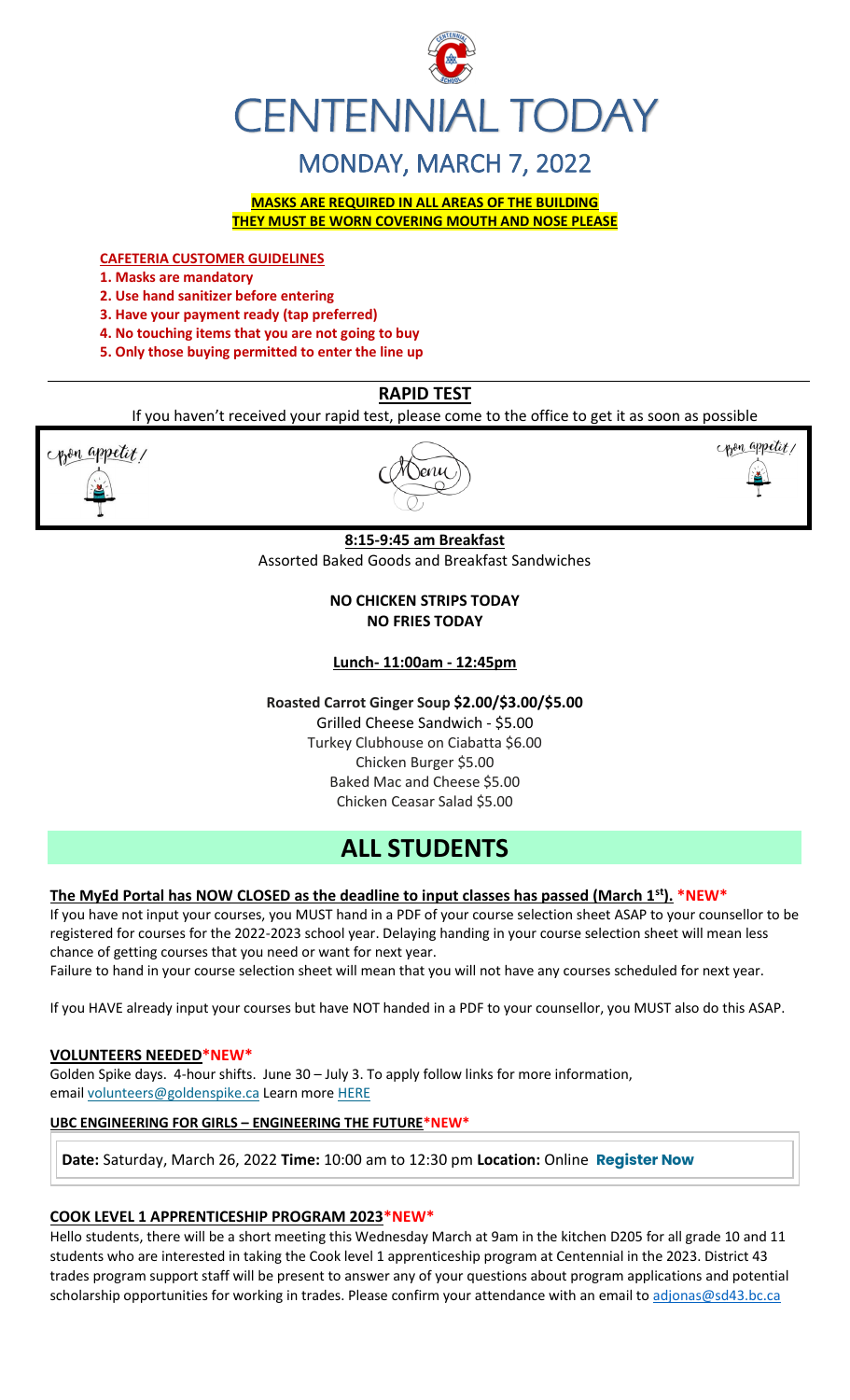## **FORKLIFT TRAINING OVER SPRING BREAK (March 24th) \*NEW\***

If you are at least 15 years old and interested in getting your **Forklift training certification** over Spring Break, please visit the "**43Careers.com** > **Certificates**" websit[e https://www.sd43.bc.ca/CareerPrograms/Pages/Certifications.aspx#/=](https://www.sd43.bc.ca/CareerPrograms/Pages/Certifications.aspx#/=) to complete the sign-up survey. Spaces are limited. If you need more information, please contact Doug MacLean at 604- 341-8977.

## **SD43 INDIGENOUS STUDENTS IN TRADES INFO SESSION\*NEW\***

Register  $HERE$  for the session – Monday March  $7<sup>th</sup>$  at 5pm

## **UPDATED TRADES PAGE – CAREER CENTRE**

LOOKING FOR NEWSLETTERS, LINKS, CERTIFICATION COURSES OR TRADES

INFO? [https://www.sd43.bc.ca/school/centennial/ProgramsServices/CareerCentre/tradeapprentice/Pages/default.aspx](https://www.sd43.bc.ca/school/centennial/ProgramsServices/CareerCentre/tradeapprentice/Pages/default.aspx#/=)  $#/=$ 

## **EDUCATION CANADA SAT BOOT CAMP\*NEW\***

All sessions are being recorded. Plenty of links and information over 5 sessions. The SAT Boot Camp is a five-session series with the goal of practicing strategies to improve your SAT score. The live sessions will take place March 14-18, 2022, at 10 am ET, daily. [https://www.bigmarker.com/series/2022-educationusa-canada-sat/series\\_details](https://www.bigmarker.com/series/2022-educationusa-canada-sat/series_details)

### **GRADE 11 HORATIO ALGER SCHOLARSHIPS DEADLINE MARCH 15TH\*NEW\***

160 X \$5,000 Canadian Scholarships 10 X \$10,000 Entrepreneurial Scholarships Now for **grade 11 students**. Canada wide. Must be Canadian Citizens

**Eligibility** To be eligible to apply for the Horatio Alger **Canadian Scholarship**, applicants must meet the following criteria: **Be enrolled full-time as a high school grade 11** or first-year CEGEP student in Canada

- Exhibit a strong commitment to pursue and complete a bachelor's degree program at an accredited university
- Proven **critical financial need (\$65,000 or less** annual net income per family is required)
- (Demonstrate desire and ability to be entrepreneurial in a chosen field)
- Be involved in **co-curricular and community service activities**
- Display integrity and perseverance in overcoming adversity
- Maintain a minimum grade percentage of 70%
- Apply by March 15 [https://horatioalger.ca/en/scholarships/about-our-scholarships-programs/provincial](https://horatioalger.ca/en/scholarships/about-our-scholarships-programs/provincial-programs/)[programs/](https://horatioalger.ca/en/scholarships/about-our-scholarships-programs/provincial-programs/)

#### **BCIT INFO SESSION FOR SD 43\*NEW\***

BCIT reps will address programs that allow direct entry from High School and will answer any question you may have. Thursday, March 10th, 5-6 pm. Meeting ID: 685 7661 3760. Password: 391833 [link to zoom meeting](https://bcit.zoom.us/j/68576613760?pwd=UkwrYjVZQVVrWUdXdFVXdEpGQXBOQT09#success)

## **YOUTH 4 ACTION SPRING BREAK BOOT CAMP\*NEW\***

**Monday March 14, 2022 to Tuesday March 15, 2022, 10:00 AM PDT - 2:30 PM PDT** This boot camp is designed to give you the inspiration – and skills – to **think globally and act locally** in your school community and beyond. Register [HERE](https://registration.metrovancouver.org/youth4action/Pages/Think-Global-Plan-Lead-Local-Mar14-15.aspx)

#### **SPRING BREAK SPIRIT WEEK MARCH 7-11**

**Monday - PJ Day** Tuesday - Tourist Day and Free Lemonade before school in the foyer. Wednesday - Western Day Thursday - St Patrick's Day (wear green) and Find the Pot of Gold (all day) Friday - Grade Colour Day, 12- red, 11-blue, 10-white, 9-black

#### **VOLUNTEER HOURS**

Need volunteer hours to graduate? Ms. Shong from Como Lake Middle is looking for a couple of students to help her setup and take down tables and tents at Mackin Park during spring break. This would give you 3 hours of volunteer time and a letter from United Way. Please email Ms. Shong at: [sashong@sd43.bc.ca](mailto:sashong@sd43.bc.ca) if you are interested.

#### **ATTENTION STUDENTS CURRENTLY IN GRADE 9, 10 AND 11:**

Applications are now open for next year's **Jr. and Sr. Environmental Studies Academies**. You can find them:

- 1) On the Centennial Website
- 2) On our Instagram @cent.es
- 3) Using the QR code below



Applications close **March 11th at 3:00pm**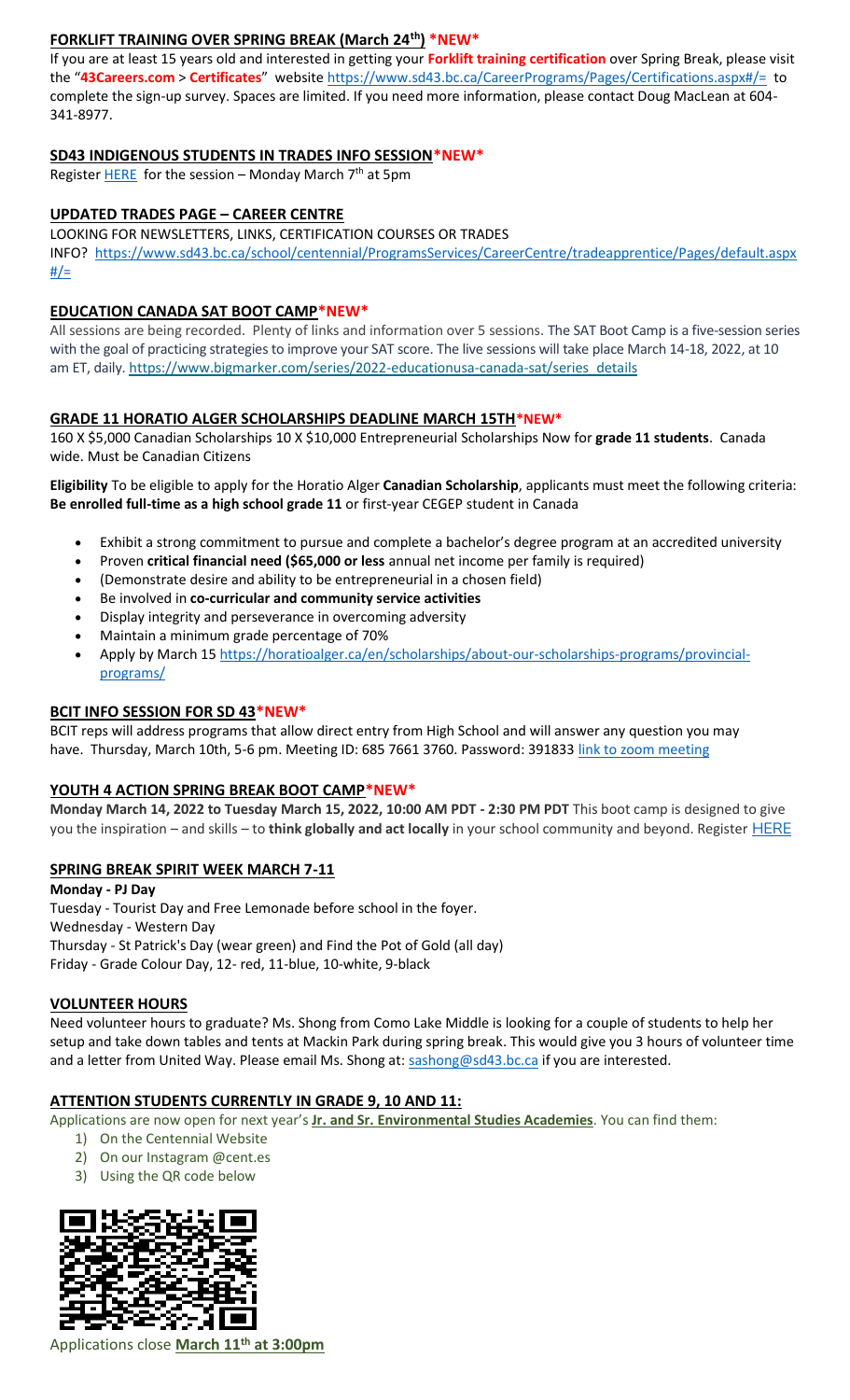# **GRADE 12'S**

## **BCIT 101 – HIGH SCHOOL EDITION (11'S AND 12'S) \*NEW\***

In this session, our Program Advisors can help your students answer questions about entrance requirements, student services, and hands-on learning at BCIT. [Register now for the March 9 event.](https://bcit.us8.list-manage.com/track/click?u=daf05330755626307efc8f07f&id=7cc7391ed9&e=b29846f095)

## **LANGARA DESIGN FORMATIONS INFO SESSION\*NEW\***

<https://langara.ca/programs-and-courses/programs/design-formation/information-sessions.html> Register at link March 22 6-7pm via zoom Learn more about the 2-year interdisciplinary [Design Formation](https://langara.ca/programs-and-courses/programs/design-formation/index.html) diploma program. To sign up for an info session please email [sgeib@langara.ca](mailto:sgeib@langara.ca) or use the **registration form**

**CAREER CENTRE Visit the online Centennial Career Centre Page [HERE](https://www.sd43.bc.ca/school/centennial/ProgramsServices/CareerCentre/experiences/Pages/default.aspx#/=)**



pdf

## **@cent43careercentre**

**SPRING BREAK ACTING CAMP FOR TEENS (VADA)** Tuition is \$465 for 4 x 5 hours per day. Visit the Vancouver Academy for Dramatic Arts website at<https://vadastudios.com/programs/teen-acting-camps/>

March 14-18 1pm – 5pm (15-18 years)

## **LOCAL SCHOLARSHP APPLICATION & DISTRICT AUTHORITY FILLABLE APPLICATIONS –NOW POSTED ON THE CAREER CENTRE PAGE**

**<https://www.sd43.bc.ca/school/centennial/ProgramsServices/CareerCentre/Pages/default.aspx#/=>**

LOCAL SCHOLARSHIP PACKAGE 2022 / DISTRICT AUTHORITY APPLICATION/OTHER APPLICATIONS - click title see full list

**LOCAL SCHOLARSHIP PACKAGE** 

2022\_LOCAL\_SCHOLARSHIP\_PKG\_PDF\_FILLABLE\_vers2.pdf

**DISTRICT AUTHORITY APPLICATION** 

图 2022\_DISTRICT\_AUTHORITY\_APP\_pdf\_fillable.pdf

**OTHER APPLICATIONS** 

SD43 Scholarship Application 1.pdf

SD43 Scholarship Application 2.pdf

SD43 Scholarship Application 3.pdf

Sharon Perry Scholarship Application.pdf

Gearforce Scholarship Application.pdf

圖 CTA 2022 form.pdf

(use for Merit, Assistance Bursary and Cam McKenzie)

Coquitlam Retired Teachers Bursary.pdf

Optimist ROBERT SIMMS MEMORIAL APPLICATION.pdf

4/8/2022

#### **FLAGGER CERTIFICATION COURSE – TUITION ALL EXPENSE PAID - IN BURNABY- TRAINING AND EMPLOYMENT OPPORTUNITY**

Certification for 3 years - Times: 8:30AM - 4:30PM Course Dates Burnaby: March 9-10 & 12-13 Course Dates Chilliwack: March 28-29 & 30-31 Burnaby Location: 4199 Lougheed Hwy. #201, Burnaby, BC V5C 3Y6

Chilliwack Location: 45920 First Ave, Chilliwack, BC V2P 7K1 Maximum class size: 14 **Employment Recruiters will be on site on the last day of the course to hire graduates**. \$ 19.76 hr. [@Jason Woodman-Simmonds](mailto:JasonWoodman-Simmonds@michelscanada.com) at 250-517-9086 or UHS [TawneyJager@michelscanada.com](mailto:TawneyJager@michelscanada.com) **register at 604-900-9205.**

## **MARCH SCHOLARSHIP DEADLINES**

| Details on the career centre page |                                                         |                                        |                                                 |
|-----------------------------------|---------------------------------------------------------|----------------------------------------|-------------------------------------------------|
|                                   | <b>REMAX QUEST</b><br><b>FOR EXCELLENCE</b>             | <b>GIRL GUIDES</b><br><b>OF CANADA</b> | <b>TREVOR LINDEN</b><br><b>COMMUNITY SPIRIT</b> |
|                                   | <b>UGGLA FAMILY</b><br><b>SCHOLARS (SFU)</b>            | <b>CAPILANO U</b><br><b>ENTRANCE</b>   | <b>FUTURE ACES</b>                              |
|                                   | <b>IBABC</b> (Insurance<br>industry member) CHRISTENSEN | <b>JONAH</b>                           | <b>BCSSA</b>                                    |
|                                   | <b>EAGLE RIDGE</b><br><b>AUXILIARY</b>                  | <b>BC HYDRO</b><br><b>PIONEERS</b>     | <b>BCIT PATHWAYS</b><br>[Apr 1 <sup>st</sup> ]  |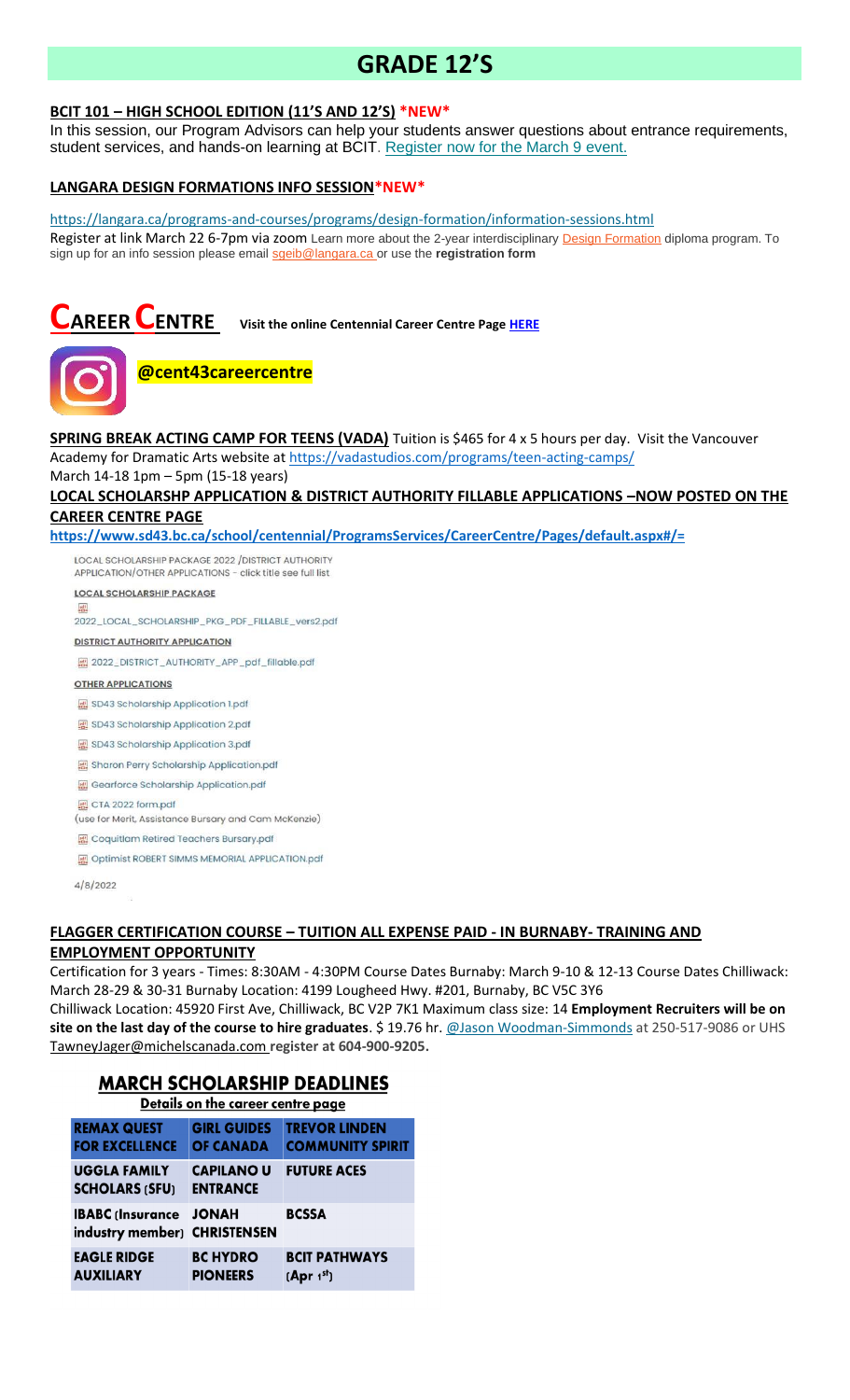## **REMAX QUEST FOR EXCELLENCE**

Details:<https://www.remax-western.ca/blog/2020-quest-for-excellence-bursary-program-now-open-2/> **RE/MAX Quest for Excellence 2022 Bursary Program** Attention grade 12 students! Are you interested in winning one of 16 \$1,000 **bursaries**? Deadline Monday, **March 14, 2022.** 

## **GRACE FAMILY NETWORK SCHOLARSHIP ESSAY**

3 X \$500 awards for 2022. Visit the career website or **[www.gfnf.org](http://www.gfnf.org/)**. Preference will be given to graduating students pursuing post-secondary who have financial need. **"WHAT ARE YOUR IDEAS TO REDUCE SYSTEMIC BIAS AND INEQUITY IN SOCIETY?" (500 words)** Deadline May 31st, 2022

## **JIBC**

Law Enforcement Studies Diploma program deadline now March 8, 2022

## **UBC ENGINEERING SCIENCE INFO SESSION**

How do I learn more? We're inviting students, parents, and teachers to Join us via **Zoom on Tuesday, March 8th, 2022, 4:00 - 6:00 pm,** to learn about Engineering Physics. Registration link: <https://forms.gle/phEhw2USGAUhGMDN7> for the event.

## **APPLIED TO POST-SECONDARY?**

Students are reminded to check their **student portals** and email accounts regularly for updates and 'to-do' lists.

## **BCSTA CITIZENSHIP AWARDS**

The British Columbia School Trustees Association - BCSTA will once again be awarding **three** graduating B.C. public school students who have shown exemplary citizenship in their school and community with scholarships worth **\$500** each. VISIT THE CAREER CENTRE/FINANCE

# **SPORTS**

## **CENTENNIAL TENNIS TEAM\*NEW\***

There will be an information meeting at the beginning of lunch (11:55) on Wednesday in room B108 for students interested in being part of the tennis team this spring. If you can't make it, please email Ms. Ward at [sward@sd43.bc.ca.](mailto:sward@sd43.bc.ca) GO CENTAURS!

## **CENTENNIAL TRACK & FIELD\*NEW\***

There will be an information meeting on WEDNESDAY for any students interested in being part of our Track and field team! The meeting will be at 11:50 in room B114. GO CENTAURS!



## **BOYS SOCCER MEETING**

Anybody who played on the Centennial Junior Soccer team and anyone who is in grade 11 and played on the Senior Boys Soccer team this past Fall, we will have an important meeting regarding a team fundraiser for next season. The meeting will be today in the Blue Gym at the start of Period 3 (11:15 am). It should only take 10 minutes and if you were on one of the Boys Soccer teams and can't make it, please see Mr. Comeau today.

## **JUNIOR GIRLS SOCCER**

Tryout Tuesday, March 8th @ 3:30pm at the Centennial Oval. See Ms. Lawrence [\(klawrence@sd43.bc.ca](mailto:klawrence@sd43.bc.ca) room B222) or Ms. Marrington [\(rmarrington@sd43.bc.ca\)](mailto:rmarrington@sd43.bc.ca) with any questions!